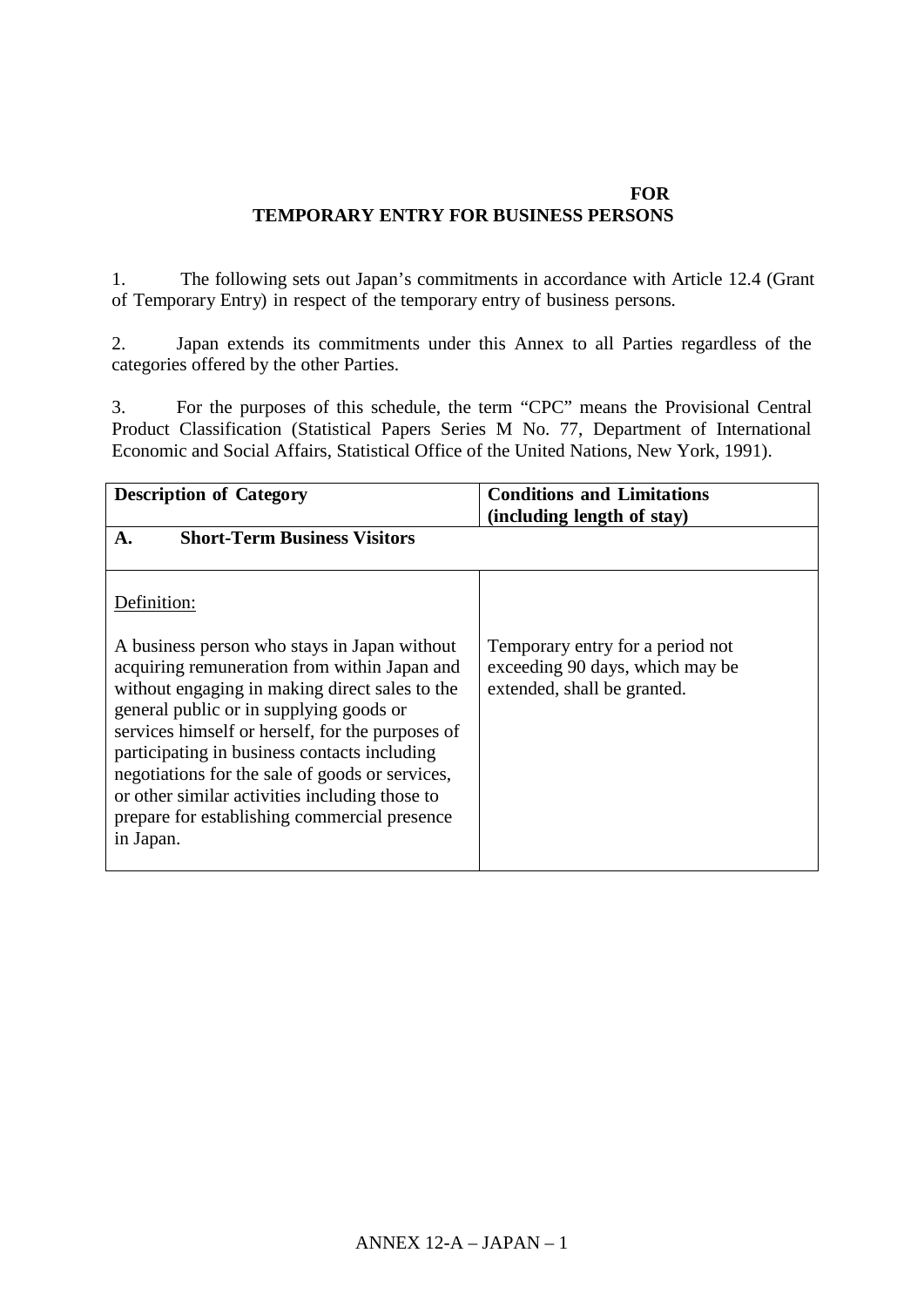| <b>Description of Category</b> | <b>Conditions and Limitations</b> |
|--------------------------------|-----------------------------------|
|                                | (including length of stay)        |

## **B. Intra-Corporate Transferees**

1. Temporary entry shall be granted to a spouse and children accompanying a business person who has been granted temporary entry under this category provided that such spouse and children are recognised as such in accordance with the laws and regulations of Japan, obtain maintenance from the business person and engage in daily activities recognised under the status of residence of "Dependent" provided for in *the Immigration Control and Refugee Recognition Act* (Cabinet Order No.319 of 1951, as amended).

2. A spouse who has been granted temporary entry in accordance with paragraph 1 may, upon application while residing in Japan, have his or her status of residence changed to that under which he or she is allowed to work, subject to the approval of the Government of Japan in accordance with *the Immigration Control and Refugee Recognition Act*.

| Definition: |                                                                                                                                                                                                                                                                                                                                                                                                                                     |                                                                                                                                                                                                                                                                        |
|-------------|-------------------------------------------------------------------------------------------------------------------------------------------------------------------------------------------------------------------------------------------------------------------------------------------------------------------------------------------------------------------------------------------------------------------------------------|------------------------------------------------------------------------------------------------------------------------------------------------------------------------------------------------------------------------------------------------------------------------|
|             | A business person who has been employed by<br>an enterprise that supplies goods or services in<br>Japan or by an enterprise that invests in Japan,<br>for a period of not less than one year                                                                                                                                                                                                                                        | Temporary entry for a period not<br>exceeding five years, which may be<br>extended, shall be granted.                                                                                                                                                                  |
|             | immediately preceding the date of his or her<br>application for temporary entry into Japan, who<br>is being transferred to its branch office or its<br>representative office in Japan, or an enterprise<br>constituted or organised in Japan owned or<br>controlled by or affiliated with the<br>aforementioned enterprise, and who will<br>engage in one of the following activities during<br>his or her temporary stay in Japan: | Temporary entry shall be granted to a<br>spouse and children accompanying a<br>business person who has been granted<br>temporary entry under this category, in<br>principle for the same period as the period<br>of temporary entry granted to the business<br>person. |
| (a)         | activities to direct a branch office or a<br>representative office as its head;                                                                                                                                                                                                                                                                                                                                                     |                                                                                                                                                                                                                                                                        |
| (b)         | activities to direct an enterprise as its<br>board member or auditor;                                                                                                                                                                                                                                                                                                                                                               |                                                                                                                                                                                                                                                                        |
| (c)         | activities to direct one or more<br>departments of an enterprise; or                                                                                                                                                                                                                                                                                                                                                                |                                                                                                                                                                                                                                                                        |
| (d)         | activities which require technology or<br>knowledge at an advanced level<br>pertinent to natural sciences, including<br>physical sciences and engineering, or<br>to human sciences, including                                                                                                                                                                                                                                       |                                                                                                                                                                                                                                                                        |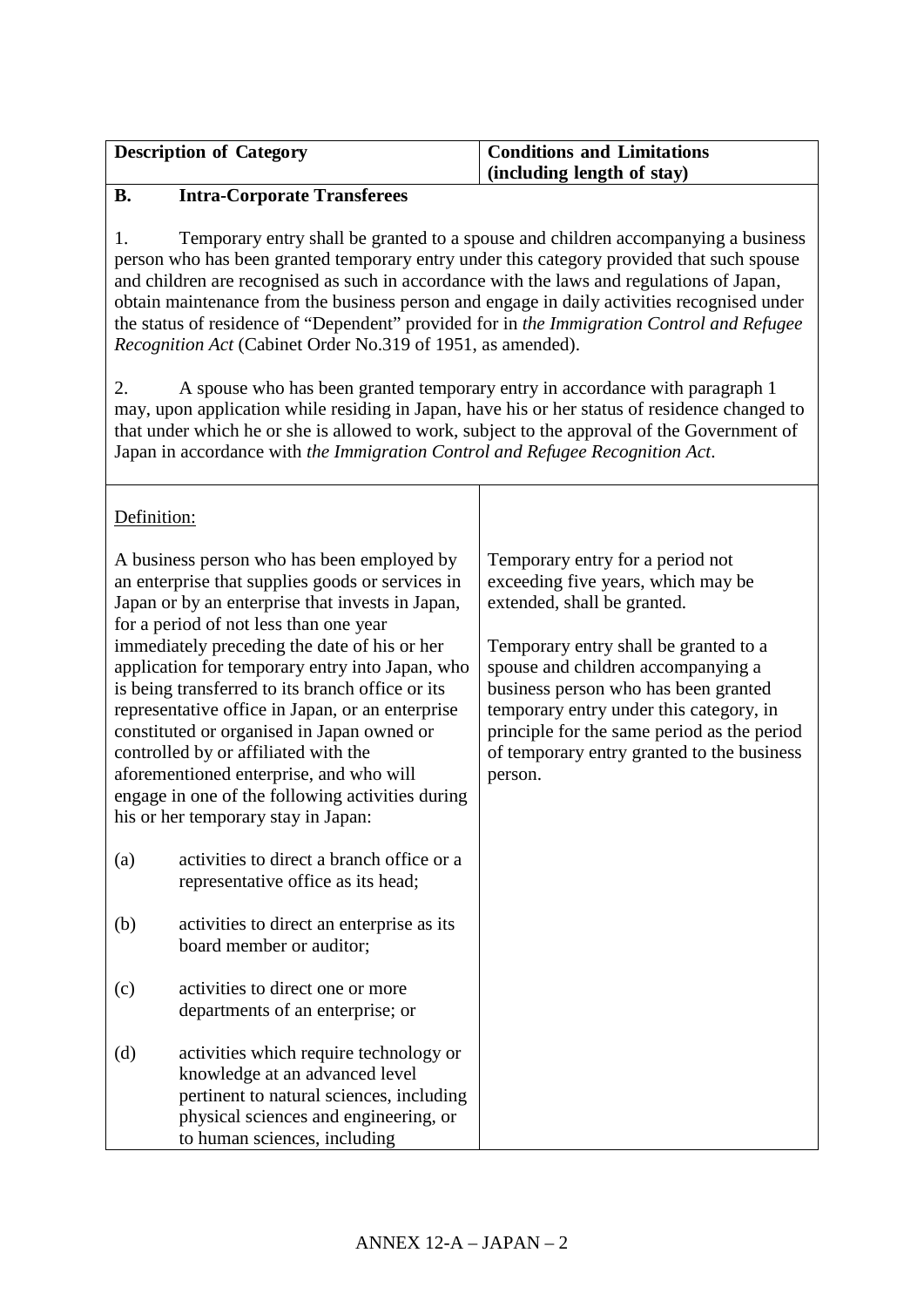| jurisprudence, economics, business                                                         |  |
|--------------------------------------------------------------------------------------------|--|
| management and accounting, or                                                              |  |
| activities which require ideas and                                                         |  |
| sensitivity based on culture of a                                                          |  |
| country other than Japan, recognised                                                       |  |
| under the status of residence of                                                           |  |
| "Engineer/Specialist in                                                                    |  |
| Humanities/International Services"                                                         |  |
| provided for in the Immigration                                                            |  |
| Control and Refugee Recognition Act.                                                       |  |
|                                                                                            |  |
| Note 1: For the purposes of this Section, an                                               |  |
| enterprise is "affiliated" with another enterprise                                         |  |
| when the latter can significantly affect the                                               |  |
| decision-making of the former on finance and                                               |  |
| business policy.                                                                           |  |
|                                                                                            |  |
| Note 2: The activities which require technology                                            |  |
| or knowledge at an advanced level pertinent to<br>natural or human sciences referred to in |  |
| subparagraph (d) mean the activities in which                                              |  |
| the business person may not be able to engage                                              |  |
| without the application of specialised                                                     |  |
| technology or knowledge of natural or human                                                |  |
| sciences acquired by him or her, in principle,                                             |  |
| by completing college education (i.e.                                                      |  |
| bachelor's degree, associate's degree awarded                                              |  |
| through graduating from a junior college, or                                               |  |
| their equivalents) or higher education.                                                    |  |
|                                                                                            |  |
|                                                                                            |  |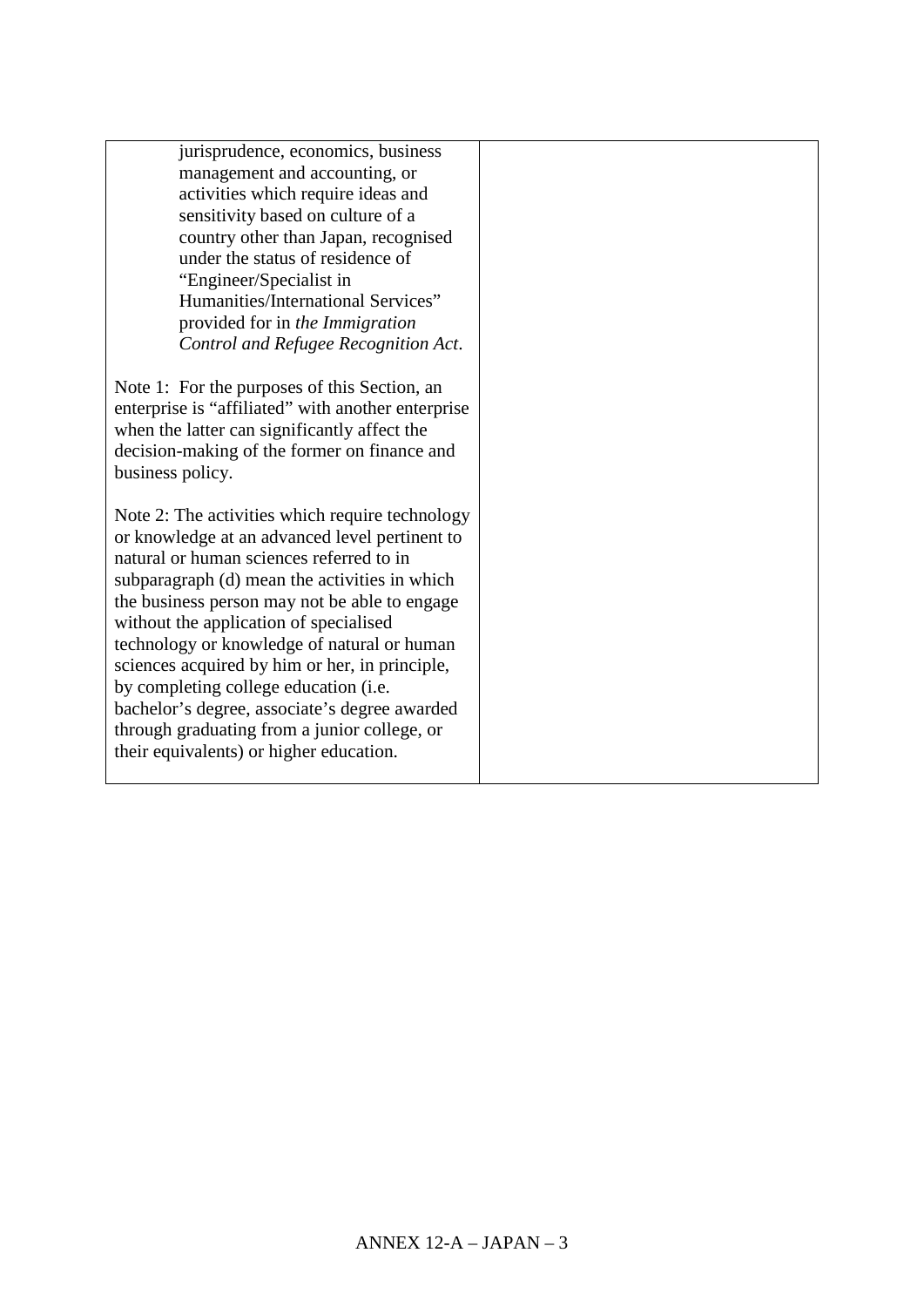**Description of Category** 

**Conditions and Limitations** (including length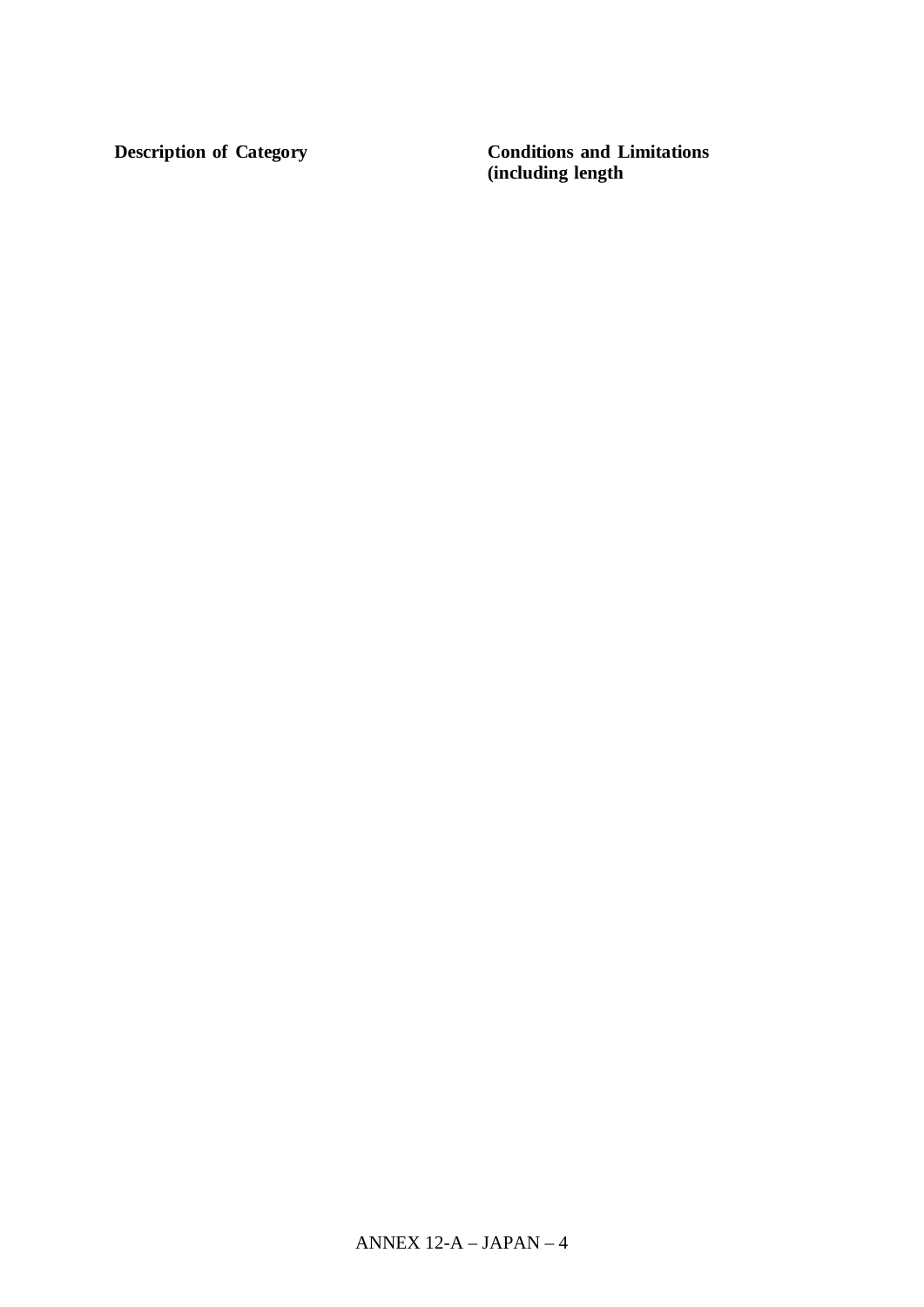| <b>Description of Category</b> | <b>Conditions and Limitations</b> |
|--------------------------------|-----------------------------------|
|                                | $\int$ (including length of stay) |

## **D. Qualified Professionals**

1. Temporary entry shall be granted to a spouse and children accompanying a business person who has been granted temporary entry under this category provided that such spouse and children are recognised as such in accordance with the laws and regulations of Japan, obtain maintenance from the business person and engage in daily activities recognised under the status of residence of "Dependent" provided for in *the Immigration Control and Refugee Recognition Act*.

2. A spouse who has been granted temporary entry in accordance with paragraph 1 may, upon application while residing in Japan, have his or her status of residence changed to that under which he or she is allowed to work, subject to the approval of the Government of Japan in accordance with *the Immigration Control and Refugee Recognition Act*.

| Definition: |                                                                                                                                                                                                                                                                                                     |                                                                                                                                                                                                                              |
|-------------|-----------------------------------------------------------------------------------------------------------------------------------------------------------------------------------------------------------------------------------------------------------------------------------------------------|------------------------------------------------------------------------------------------------------------------------------------------------------------------------------------------------------------------------------|
|             | A business person who is a legal, accounting<br>or taxation service supplier qualified under the<br>laws and regulations of Japan (as specified in<br>the subparagraphs below) and who will engage<br>in the corresponding activity specified therein<br>during his or her temporary stay in Japan: | Temporary entry for a period not exceeding<br>five years, which may be extended, shall be<br>granted.<br>Temporary entry shall be granted to a<br>spouse and children accompanying a<br>business person who has been granted |
| (a)         | legal services supplied by a lawyer<br>qualified as "Bengoshi" under the<br>laws and regulations of Japan;                                                                                                                                                                                          | temporary entry under this category, in<br>principle for the same period as the period<br>of temporary entry granted to the business<br>person.                                                                              |
| (b)         | legal advisory services on law of<br>jurisdiction where the service supplier<br>is a qualified lawyer on condition that<br>the service supplier is qualified as<br>"Gaikoku-Ho-Jimu-Bengoshi" under<br>the laws and regulations of Japan;                                                           |                                                                                                                                                                                                                              |
| (c)         | legal services supplied by a patent<br>attorney qualified as "Benrishi" under<br>the laws and regulations of Japan;                                                                                                                                                                                 |                                                                                                                                                                                                                              |
| (d)         | legal services supplied by a maritime<br>procedure agent qualified as<br>"Kaijidairishi" under the laws and<br>regulations of Japan;                                                                                                                                                                |                                                                                                                                                                                                                              |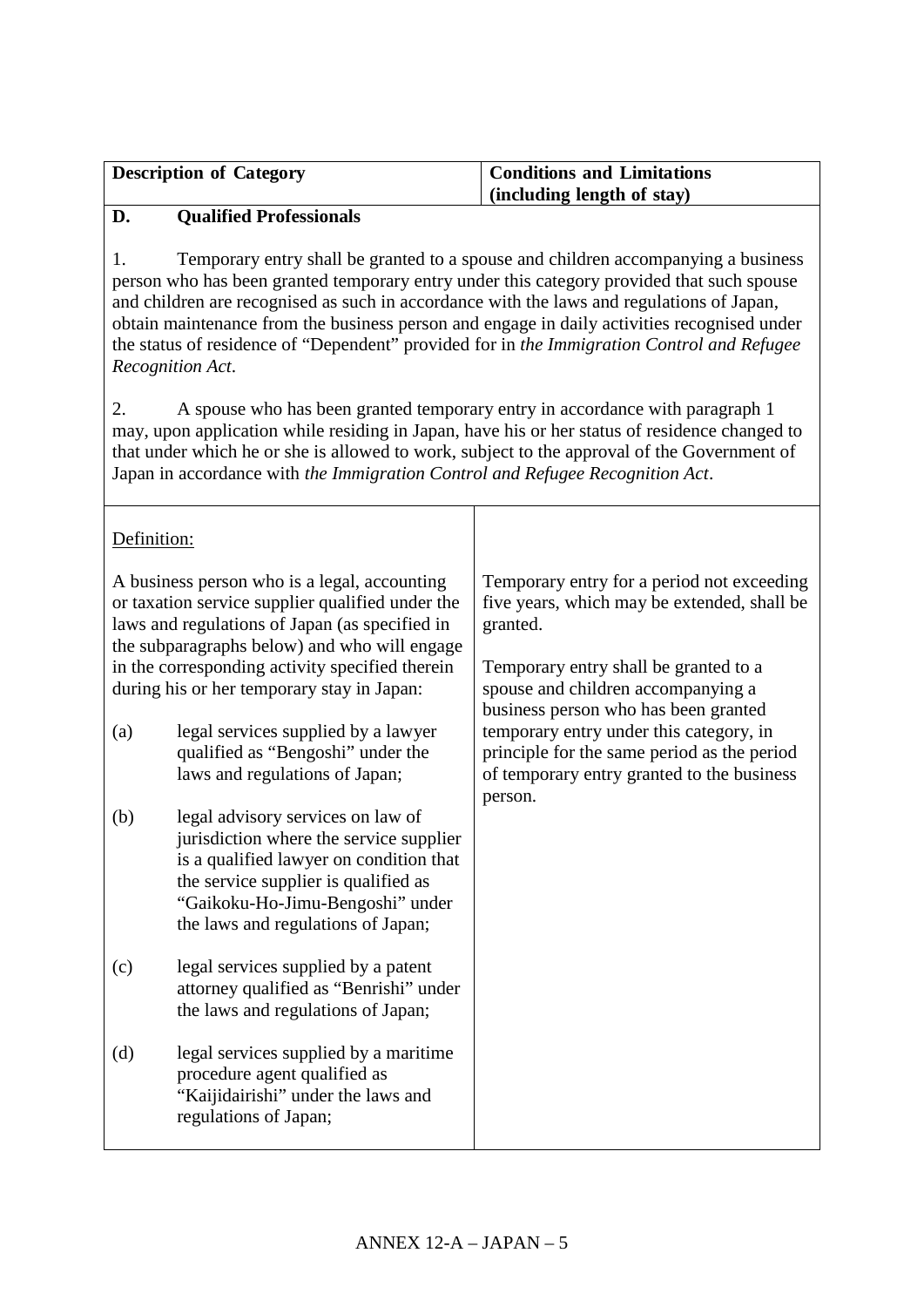| (e) | accounting, auditing and bookkeeping<br>services supplied by an accountant<br>qualified as "Koninkaikeishi" under<br>the laws and regulations of Japan;                   |
|-----|---------------------------------------------------------------------------------------------------------------------------------------------------------------------------|
| (f) | taxation services supplied by a tax<br>accountant qualified as "Zeirishi"<br>under the laws and regulations of<br>Japan;                                                  |
| (g) | legal services supplied by a judicial<br>scrivener qualified as "Shiho-Shoshi"<br>under the laws and regulations of<br>Japan;                                             |
| (h) | legal services supplied by an<br>administrative scrivener qualified as<br>"Gyosei-Shoshi" under the laws and<br>regulations of Japan;                                     |
| (i) | legal services supplied by a certified<br>social insurance and labour consultant<br>qualified as "Shakai-Hoken-Romushi"<br>under the laws and regulations of<br>Japan; or |
| (j) | legal services supplied by a land and<br>house surveyor qualified as<br>"Tochi-Kaoku-Chosashi" under the<br>laws and regulations of Japan.                                |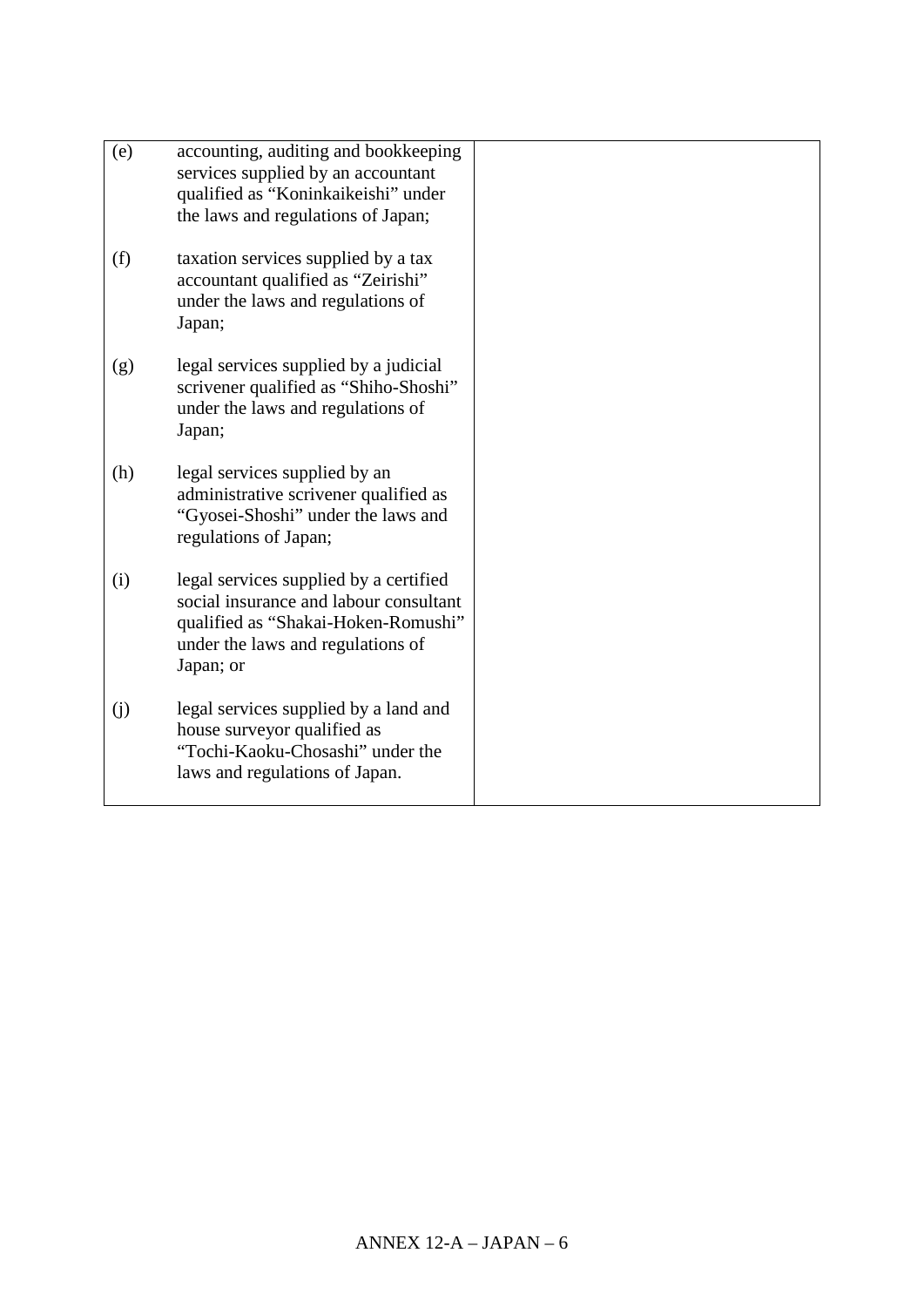# Description of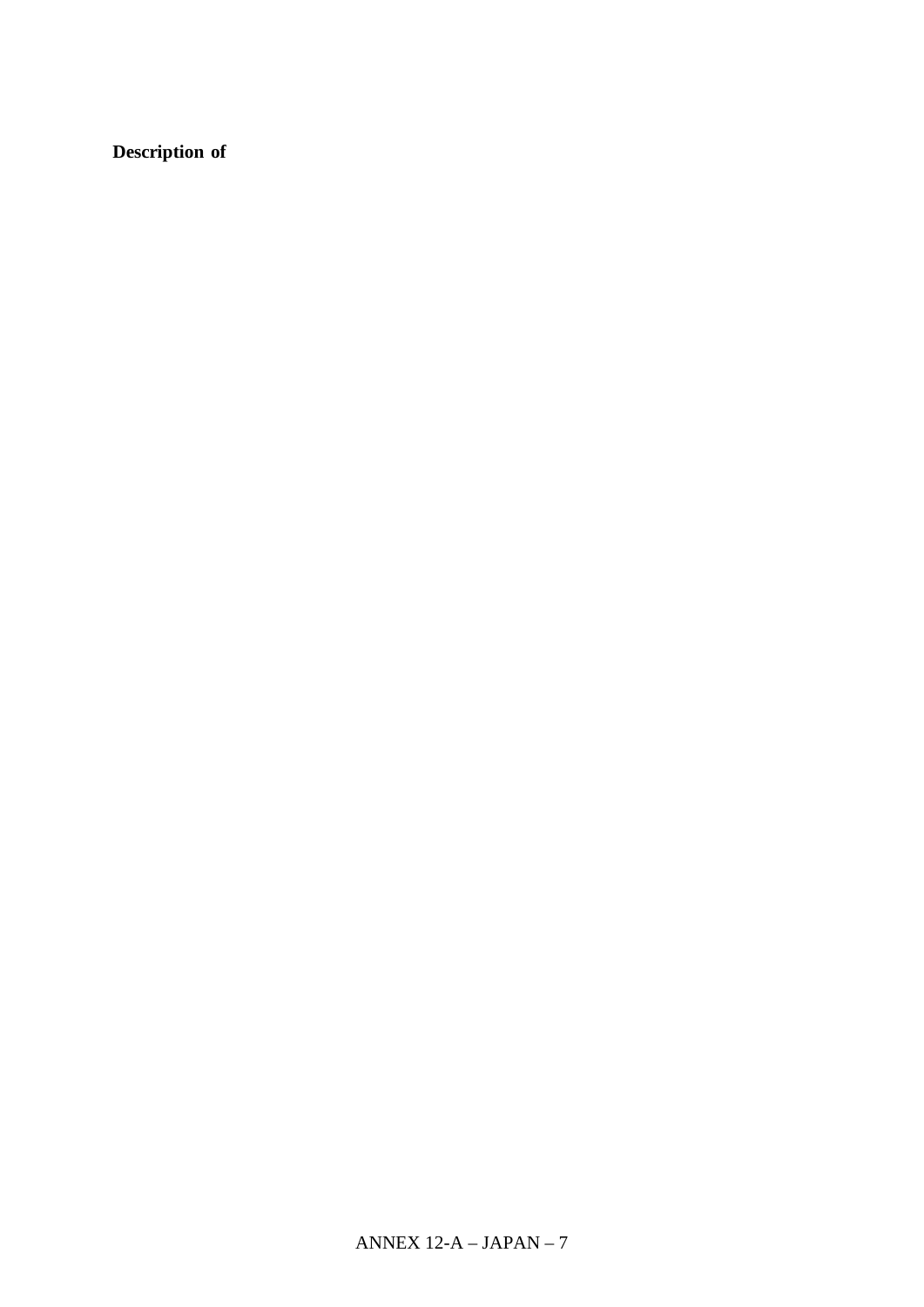| under the status of residence of<br>"Professor" provided for in the |  |
|---------------------------------------------------------------------|--|
| <b>Immigration Control and Refugee</b>                              |  |
| Recognition Act.                                                    |  |
|                                                                     |  |
| Note 1: The activities which require                                |  |
| technology or knowledge at an advanced level                        |  |
| pertinent to natural or human sciences referred                     |  |
| to in subparagraph (a) mean the activities in                       |  |
| which the business person may not be able to                        |  |
| engage without the application of specialised                       |  |
| technology or knowledge of natural or human                         |  |
| sciences acquired by him or her, in principle,                      |  |
| by completing college education (i.e.                               |  |
| bachelor's degree, associate's degree awarded                       |  |
| through graduating from a junior college, or                        |  |
| their equivalents) or higher education.                             |  |
| Note 2: The activities that meet the                                |  |
| requirement specified in subparagraph (a)                           |  |
| include those related to architectural services,                    |  |
| civil engineering services, urban planning and                      |  |
| landscape architectural services, accounting,                       |  |
| auditing and bookkeeping services, specialty                        |  |
| design services, trade fair and exhibition                          |  |
| organisation services, travel agencies and tour                     |  |
| operator services and tourist guide services.                       |  |
|                                                                     |  |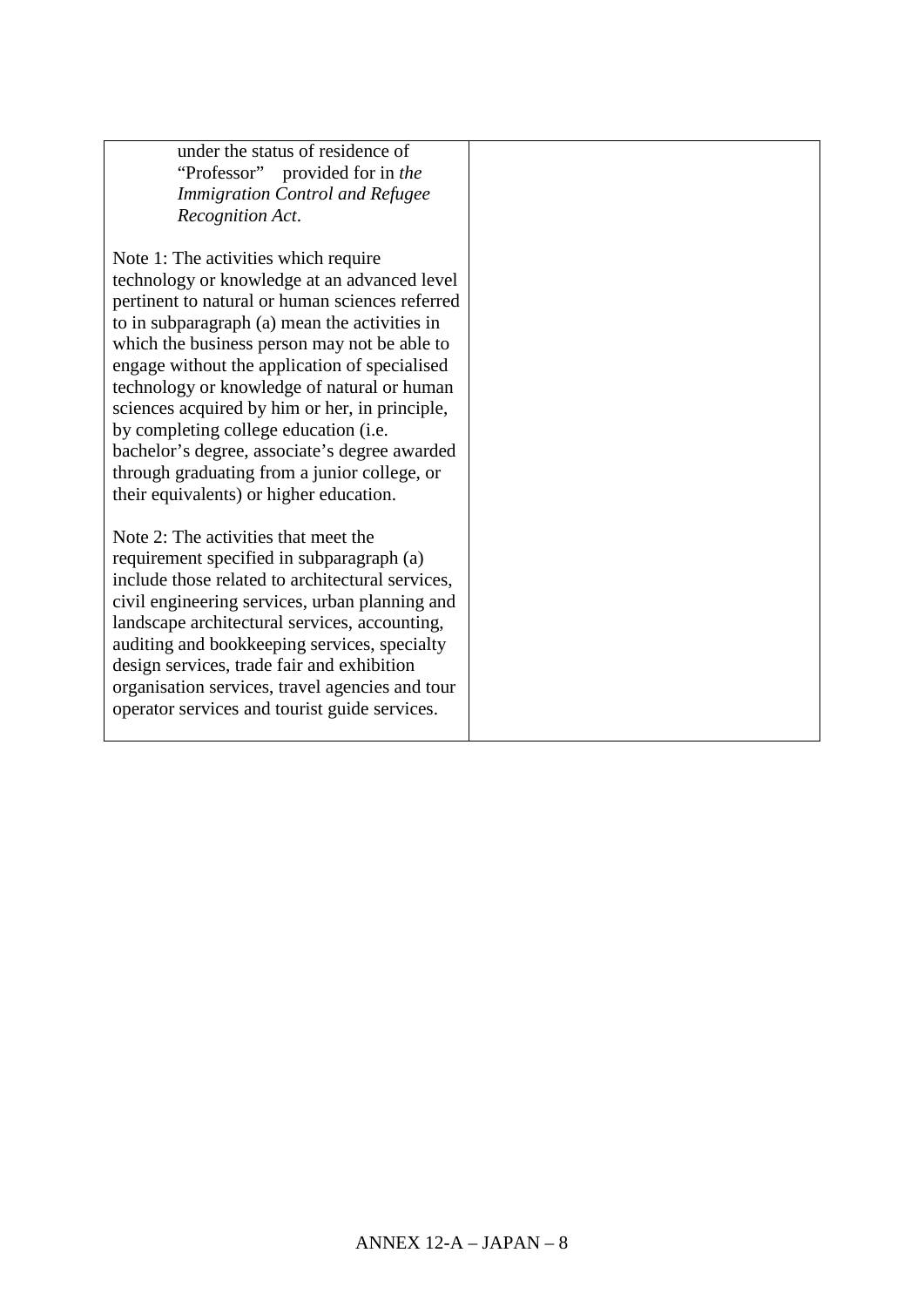| <b>Description of Category</b> | <b>Conditions and Limitations</b> |
|--------------------------------|-----------------------------------|
|                                | (including length of stay)        |

#### F. **Contractual Service Suppliers**

1. Temporary entry shall be granted to a spouse and children accompanying a business person who has been granted temporary entry under this category provided that such spouse and children are recognised as such in accordance with the laws and regulations of Japan, obtain maintenance from the business person and engage in daily activities recognised under the status of residence of "Dependent" provided for in the Immigration Control and Refugee Recognition Act.

 $\mathcal{L}$ A spouse who has been granted temporary entry in accordance with paragraph 1 may, upon application while residing in Japan, have his or her status of residence changed to that under which he or she is allowed to work, subject to the approval of the Government of Japan in accordance with the Immigration Control and Refugee Recognition Act.

## Definition:

 $1.$ A business person who is an employee of a public or private organis464 7 6.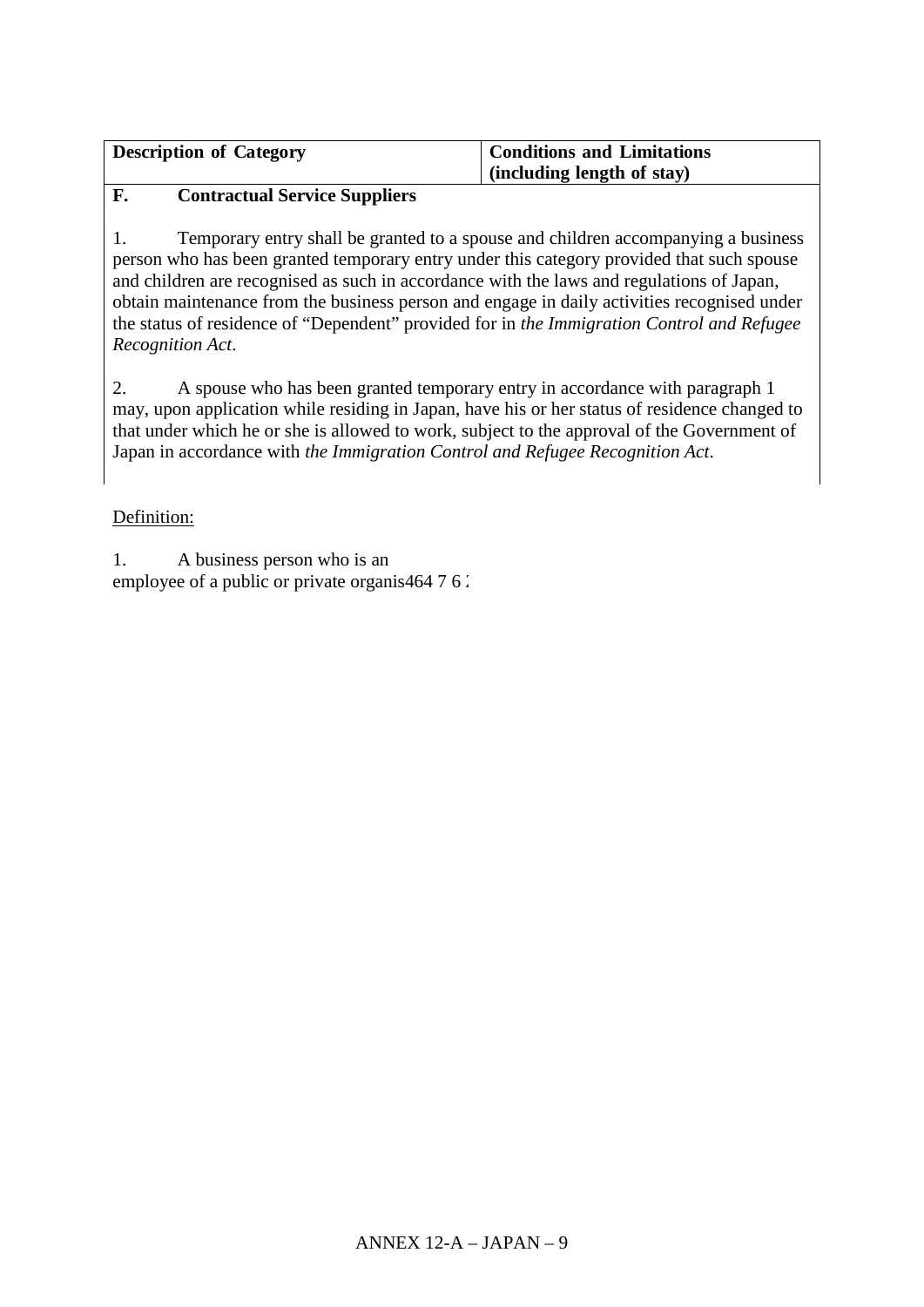in Japan, an equivalent educational institution in Japan, or a college of technology in Japan, recognised under the status of residence of "Professor" provided for in *the Immigration Control and Refugee Recognition Act*.

Note 1: The activities which require technology or knowledge at an advanced level pertinent to natural or human sciences referred to in subparagraph (a) mean the activities in which the business person may not be able to engage without the application of specialised technology or knowledge of natural or human sciences acquired by him or her, in principle, by completing college education (i.e. bachelor's degree, associate's degree awarded through graduating from a junior college, or their equivalents) or higher education.

Note 2: The activities that meet the requirement specified in subparagraph (a) include those related to architectural services, civil engineering services, urban planning and landscape architectural services, accounting, auditing and bookkeeping services, specialty design services, trade fair and exhibition organisation services, travel agencies and tour operator services and tourist guide services.

2. Temporary entry referred to in this Section shall be granted, provided that:

- (a) a service contract between a public or private organisation in Japan (hereinafter referred to in this Section as "the Japanese organisation") and the other organisation has been concluded; and
- (b) it is recognised, in the context of the service contract referred to in subparagraph (a), that a labour contract between the business person and the Japanese organisation has